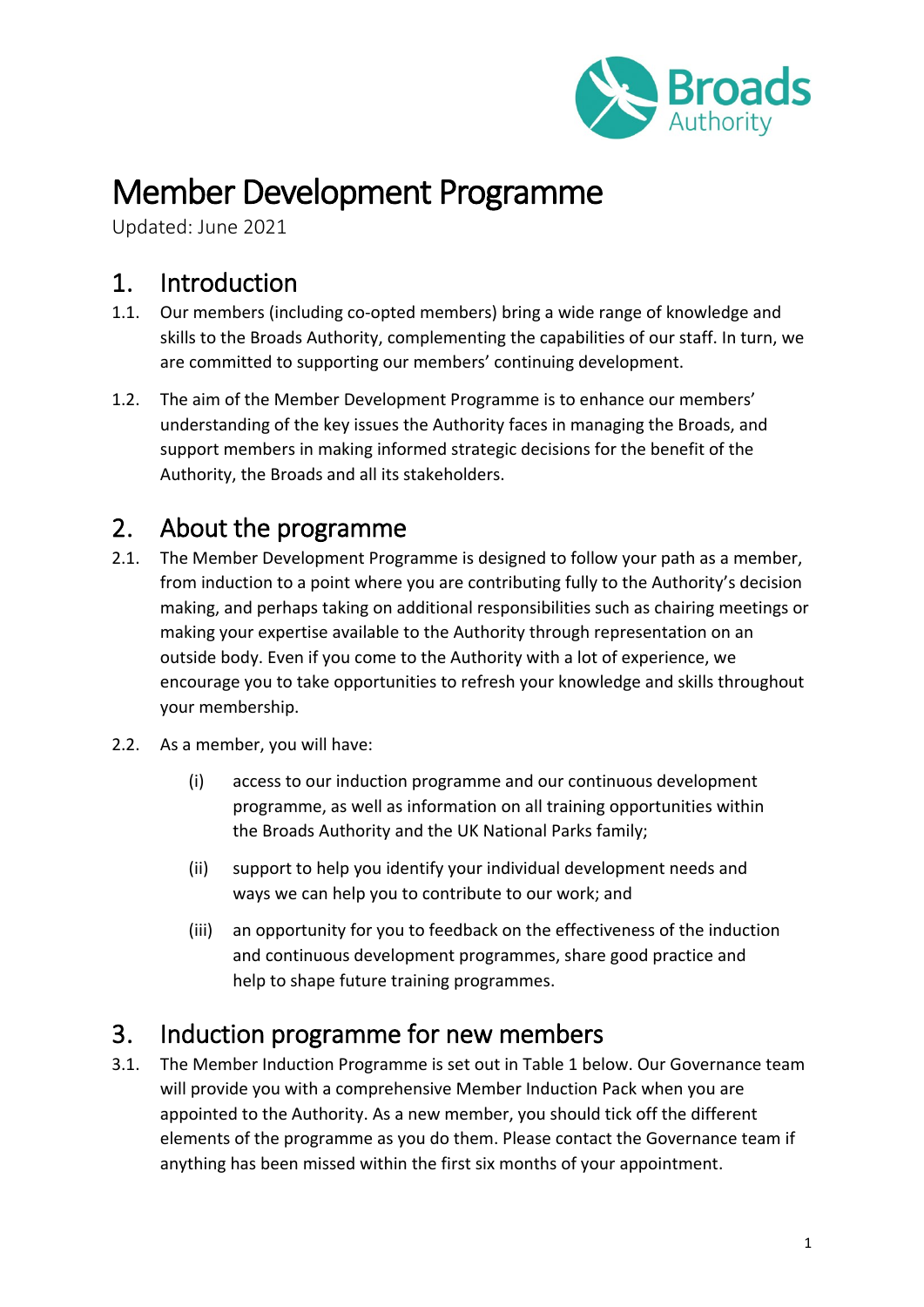3.2. You will also be offered the opportunity to attend the National Parks UK new members' induction course.

#### 4. Training programme

4.1. The required training for all new members is set out in Table 2, together with training for members appointed to certain committees. Other training opportunities may be offered to all members throughout the year.

### 5. Member Annual Review

- 5.1. To support continuous development, we invite every member and co-opted member to complete a Member Annual Review, generally around February each year. We will then schedule individual meetings with the Chair or Vice-Chair of the Authority or the Chair of the Navigation Committee, as relevant. The purpose of the review is to evaluate the performance of both the Authority and the individual member, as well as the Member Development Programme, and identify areas for further support or improvement.
- 5.2. The review is also an opportunity for members to raise any strategic issues that need to be brought to the attention of the Chief Executive, and other actions to be taken to enhance the performance, effectiveness and development of the Authority.

#### 6. Programme timetable

6.1. The Member Development Programme is reviewed regularly by our Management Team, following the Member Annual Reviews. This allows us to make appropriate adjustments and allocate resources to the programme. The Authority's Chair, in consultation with the Chief Executive, will report to the Broads Authority meeting in May with suggestions for the following year's programme, which starts after the Annual Meeting in July. Two workshop and site visit days are scheduled in the annual committee calendar, and other events and dates are arranged as required.

### 7. Contact

7.1. For more information about the Member Development Programme, please email the Governance team at [committees@broads-authority.gov.uk](mailto:committees@broads-authority.gov.uk)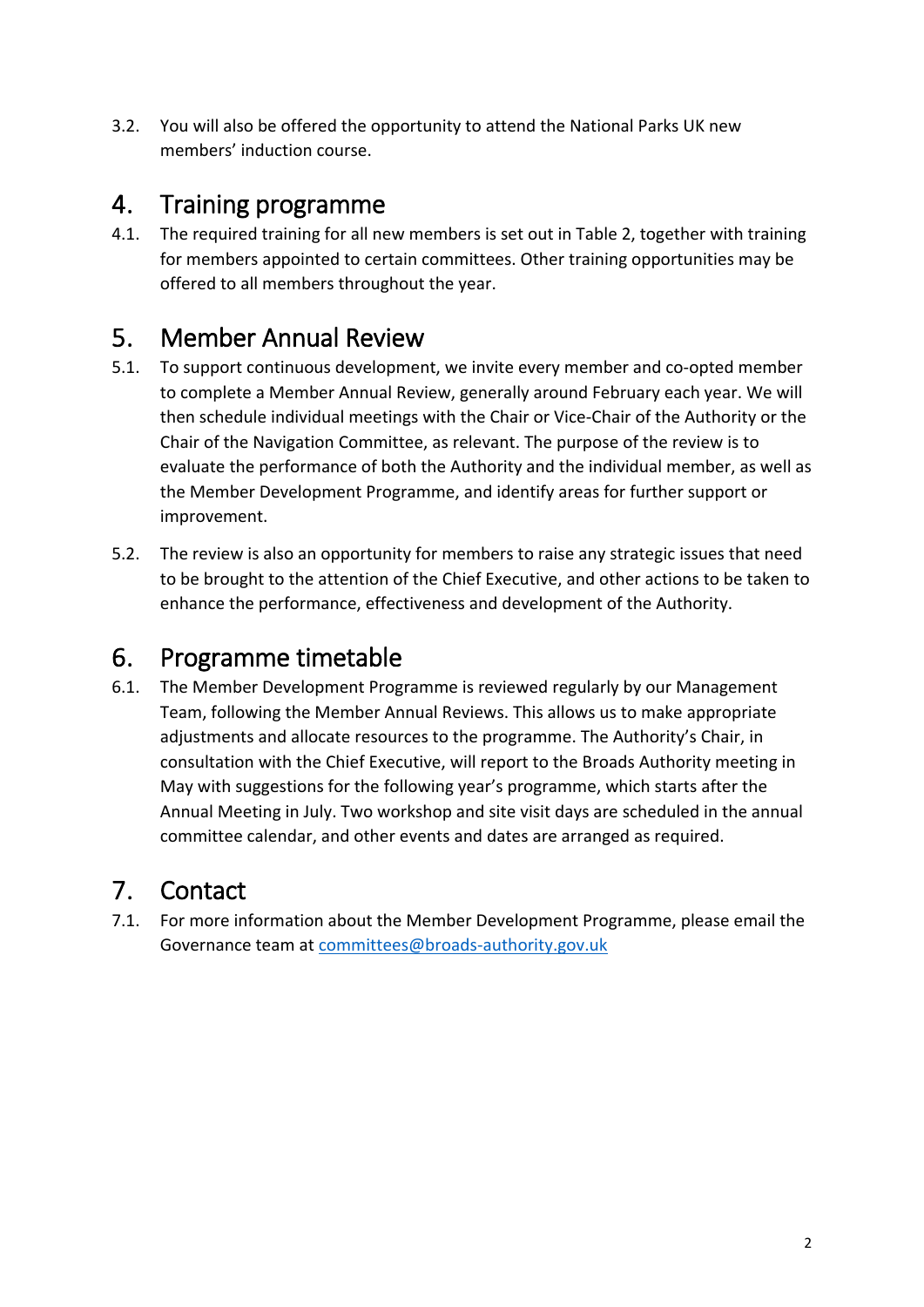# Induction programme – new members

| <b>Process</b>                                                                                        | <b>Details</b>                                                                                                                                                                                                                                                                                                                                                                                                       | <b>Delivered by</b>                                               | <b>Date</b> |
|-------------------------------------------------------------------------------------------------------|----------------------------------------------------------------------------------------------------------------------------------------------------------------------------------------------------------------------------------------------------------------------------------------------------------------------------------------------------------------------------------------------------------------------|-------------------------------------------------------------------|-------------|
| <b>Induction</b><br>paperwork                                                                         | Member to complete and return:<br>Register of member interests form<br>(must be returned within 28 days of<br>appointment)<br>New starter form/HMRC form/<br>scheme of allowances member<br>form<br>Contact consent form<br>Written undertaking form                                                                                                                                                                 | Governance<br>team                                                | Select date |
| Introduction to the<br><b>Broads Authority</b>                                                        | Member role and responsibilities,<br>committee structure and membership,<br>member annual review process<br>Communications strategy and key<br>events in the year, awareness of<br>diverse stakeholder communities<br><b>Constitution and the National Parks</b><br>family, organisational structure and<br>role of Directorate, financial<br>arrangements, committees, Broads Plan<br>and strategic 'golden thread' | <b>BA Chair and</b><br><b>Chief Executive</b><br>and/or Directors | Select date |
| <b>Code of Conduct</b><br>briefing<br>(recommended<br>before attending<br>first committee<br>meeting) | <b>Introduction to Members' Handbook</b><br>Commitment to the Authority's core<br>values and Nolan Principles as set out in<br>the Members' Code of Conduct,<br><b>Protocol on Member and Officer</b><br><b>Relations, Standing Orders</b>                                                                                                                                                                           | Monitoring<br>Officer                                             | Select date |
| <b>Member photo</b>                                                                                   | Photo taken in-house for the<br>'Members' pages on our website                                                                                                                                                                                                                                                                                                                                                       | Communications<br>team                                            | Select date |
| <b>Induction site visits</b>                                                                          | Seeing key challenges for the future<br>and the wide range of our practical and<br>customer facing operations                                                                                                                                                                                                                                                                                                        | Management<br>Team                                                | Select date |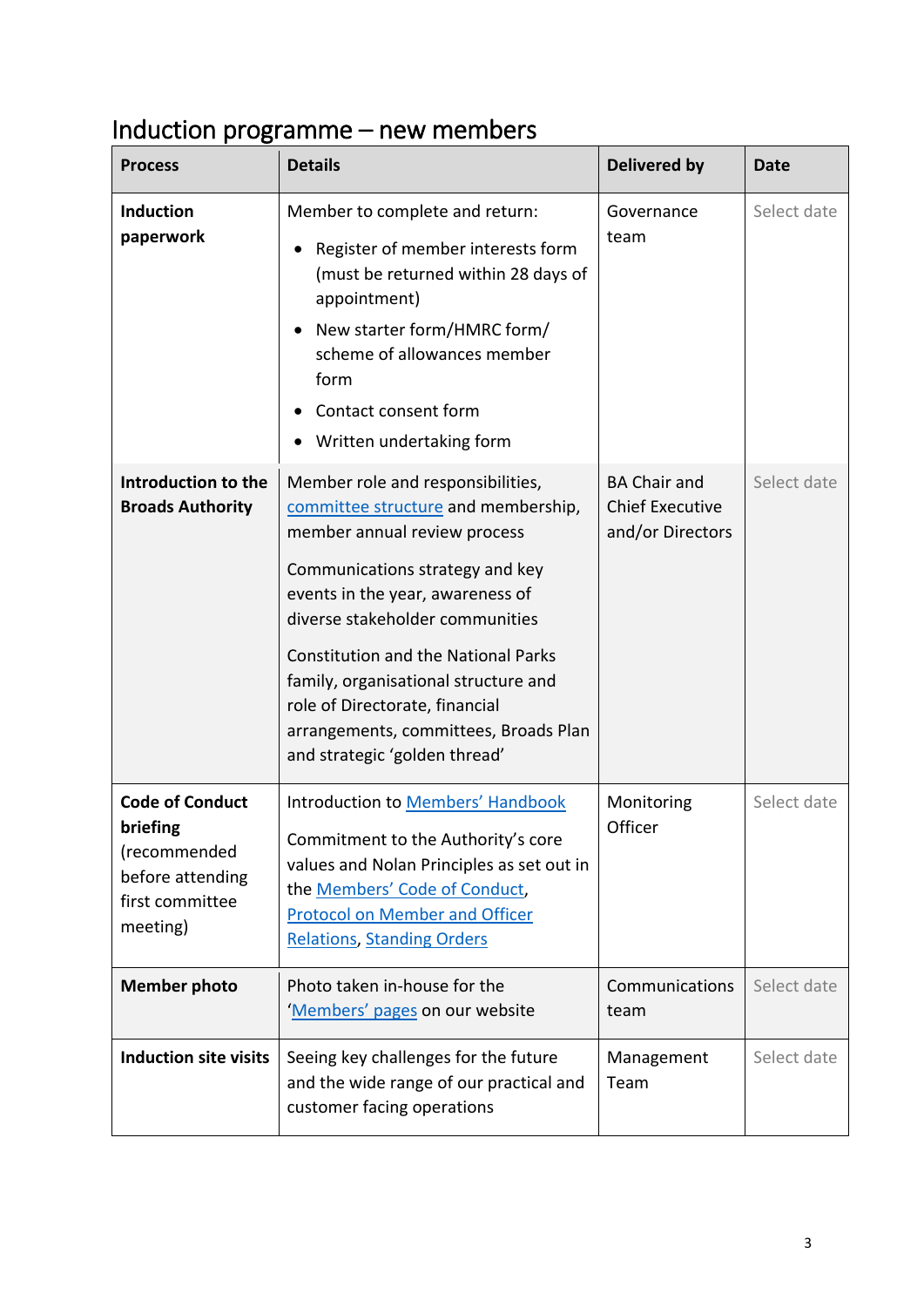| <b>Process</b>                                                      | <b>Details</b>                                                                                                                                                                                                             | <b>Delivered by</b>                | Date        |
|---------------------------------------------------------------------|----------------------------------------------------------------------------------------------------------------------------------------------------------------------------------------------------------------------------|------------------------------------|-------------|
| <b>Registering for use</b><br>of online payroll                     | The Governance team will send you<br>your payroll number and registration<br>information for logging onto the online<br>payroll system.                                                                                    | Member                             | Select date |
| <b>Member Annual</b><br><b>Review</b>                               | Member to complete annual review<br>form and take part in 1:1 meeting with<br>Chair or Vice-Chair (February/March).                                                                                                        | <b>BA Chair or</b><br>Vice-Chair   | Select date |
| <b>Annual National</b><br><b>Park UK member</b><br>induction course | Takes place over 3 days in one of the<br>National Parks with group work, field<br>trips and discussion sessions. Speakers<br>include National Park staff and<br>members, and representatives of<br>external organisations. | <b>National Parks</b><br><b>UK</b> | Select date |
| <b>ICT support</b><br>(if required)                                 | BA email accounts will be set up if<br>required. Tablets can also be issued on<br>loan if required. This will include a<br>protocol briefing on the use of BA<br>equipment.                                                | ICT team                           | Select date |
| <b>Training</b><br>programme                                        | See Table 2 below.                                                                                                                                                                                                         |                                    |             |